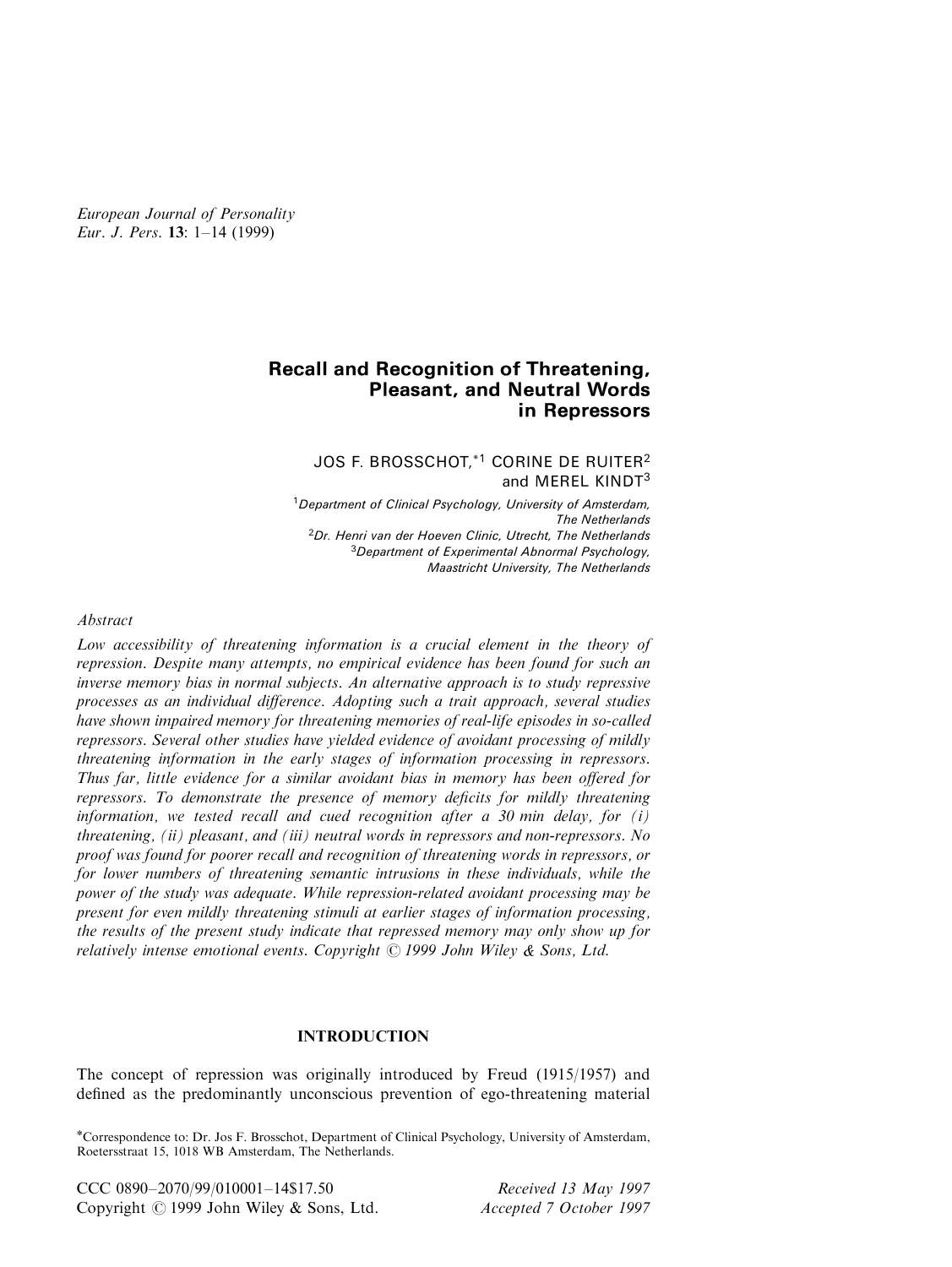from entering consciousness. According to contemporary cognitive theories, repression can be conceptualized as the relative inaccessibility of emotional, especially threatening, memories (Davis, 1987; 1990; Davis and Schwartz, 1987; Hansen and Hansen, 1988). In the course of this century, many experimental studies have been conducted to demonstrate the process of repression. However, none of these studies succeeded in providing convincing evidence for the existence of repression as an unconscious process (see Holmes, 1990; Bradley and Baddeley, 1990). More recently, several researchers took a more pragmatic course by choosing to study repression as a trait (for example Byrne, Barry an Nelson, 1963; Gleser and Ihilevich, 1969; Weinberger, Schwartz and Davidson, 1979; Bond, Gardner, Christian and Sigal, 1983). The most influential of these trait methods seems to be the approach taken by Weinberger *et al.* (1979). They defined individuals as repressors, when they were highly defensive (high on the Marlow–Crowne Social Desirability Scale, MC; Crowne and Marlowe, 1964, and low in trait anxiety (low on the Manifest Anxiety Scale, MAS; Taylor, 1953). Similarly, low-trait-anxious subjects who are also low in defensiveness are defined as truly low anxious, while high-anxious subjects are defined as those with low defensiveness scores but high trait-anxiety scores. The fourth group, which is rare in normal samples, and therefore excluded from many of the studies using this method, are the defensive-high-anxious subjects, who are high on both scales.

This trait approach has been shown to be of value in health psychology and related areas (Weinberger, 1990; Schwartz, 1990). During the last 15 years there has been an upsurge in psychophysiological stress studies that generally support the interpretation of the 'repressor personality' (for example Weinberger et al., 1979; Asendorpf and Scherer, 1983; Jamner, Schwartz and Leigh, 1988; Esterling, Antoni, Kumar and Schneiderman, 1990). When confronted with mildly threatening stimuli (i.e. instructed to complete anxiety provoking sentences), repressors, in comparison with the other groups, display marked discrepancies between subjective responses on the one hand and physiological and behavioural responses on the other hand (Weinberger et al., 1979; Asendorpf and Scherer, 1983). In other words, while objective measures indicate the presence of anxiety, subjective measures do not. During stress, repressors show higher physiological reactivity and slower physiological recovery. Moreover, they are at a higher risk for somatic disease, including cardiovascular disease and cancer (Lane and Schwartz, 1987; Schwartz, 1990). The subjective-physiological discordance and the pronounced stress reactivity which are typical for repressors are thought to be the major mechanisms underlying higher vulnerability to disease in this group (Schwartz, 1991).

However, evidence of the validity of this trait method, with respect to the cognitive mechanisms involved, is still limited. More specifically, experimental demonstrations of avoidant cognitive processing in repressors is scarce. In the study of Weinberger et al. (1979) repressors had slower reaction times to threatening sentences, which they had to complete, and they tried to avoid the use of content-related completions when the sentences were threat related. Bonanno, Davis, Singer and Schwartz (1991), using a dichotic listening task, showed that repressors were more capable of ignoring threatening words in the channel to be ignored. A trend was also observed for repressors to show poorer memory for threatening words that had been presented in the channel to be ignored. They concluded that repressors seem to be skilful at avoidant processing of threat-related information. Furthermore, Dawkins and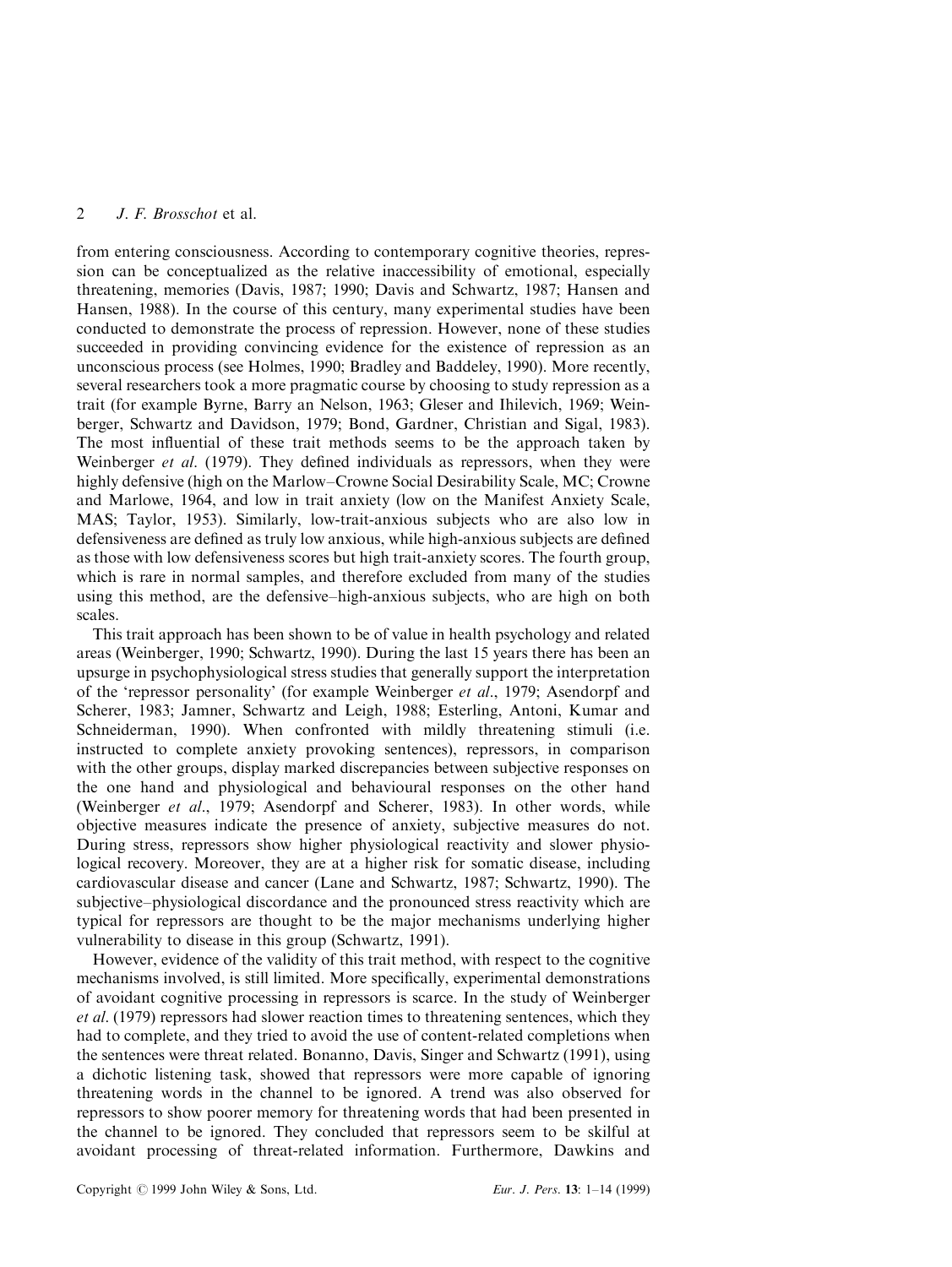Furnham (1989), using a modified Stroop task, demonstrated equal interference in colour naming of threat words in repressors and high-anxious subjects, but more interference by threat words in repressors than in low-anxious subjects. Although this finding could be interpreted as reflecting additional cognitive attempts to repress or inhibit threatening information (see de Ruiter and Brosschot, 1994), it could not be replicated by Fox (1994). More convincing data in support of the hypothetical `repressor personality' were gathered by Fox (1993), who showed that repressors shifted visual attention away from socially threatening words in an attention allocation task (MacLeod, Mathews and Tata, 1986). Moreover, results from a negative-priming task of Fox (1994) suggested that repressors were better in active suppression of threat-related information. In short, there is some evidence for cognitive operations which hinder the processing of threatful information in so-called repressors. This seems to be true for information that is only mildly threatening, and which has to be ignored during the performance of another task.

Although in general these findings support the interpretation of the repressor coping style, in only one study (Bonanno *et al.*, 1991) a memory measure was used. Given the crucial role of defective memory for threatful information in the repression hypothesis, it would seem that more experimental evidence is needed of memory effects in repressors. There is proof that repressors exhibit lower accessibility of memories for threatening affective real-life episodes (Davis, 1987; 1990; Hansen and Hansen, 1988). In contrast with these studies, the stimuli that are typically used in the above-mentioned cognitive experiments, and in the psychophysiological experiment that provided the first validating data on the repressor coping style (Weinberger *et al.*, 1979; Asendorpf and Scherer, 1983), are mildly threatening stimuli. None of the studies investigated similar poor memory accessibility for this kind of stimulus, except for the study of Bonanno et al. (1991). The trend observed in the latter study, and the obstructions that were demonstrated at the first stages of information processing for repressors in these cognitive and physiological studies, make it plausible that similar avoidant processes are at work in the later stages, i.e. in memory.

A direct comparison between repressors and high-anxious, low-anxious, and defensive high-anxious individuals of memory for generally threatening stimuli has not been made yet. The present study addresses this issue, by comparing the four groups on memory performance for neutral, pleasant, and threatening words, half an hour after displaying them, without the instruction to ignore them. The tasks are similar to standard tests that were used in other studies of emotional memory bias (see for example Bradley and Baddeley, 1990; Watts and Dalgleish, 1991; Rapee, McCallum and Melville, 1994). We tested the hypothesis that repressors, when compared with non-repressors, have a weaker memory for threatening words than for neutral and pleasant words.

Some additional hypotheses were tested in this study. It has been suggested that poor memory for threatening information in repressors is due to the fact that this group elaborates such information less well than other information (Davis, 1990; Hansen and Hansen, 1988). According to Davis (1990), this might be revealed by the presence of differences between repressors and non-repressors in memory for threatening material in free recall tasks, and an absence of such differences in cued recognition tasks. Free recall is thought to require the existence of an elaborated, complex associative network for the material to be remembered. Cued recognition is less dependent on the strength of the associative network. The memory bias that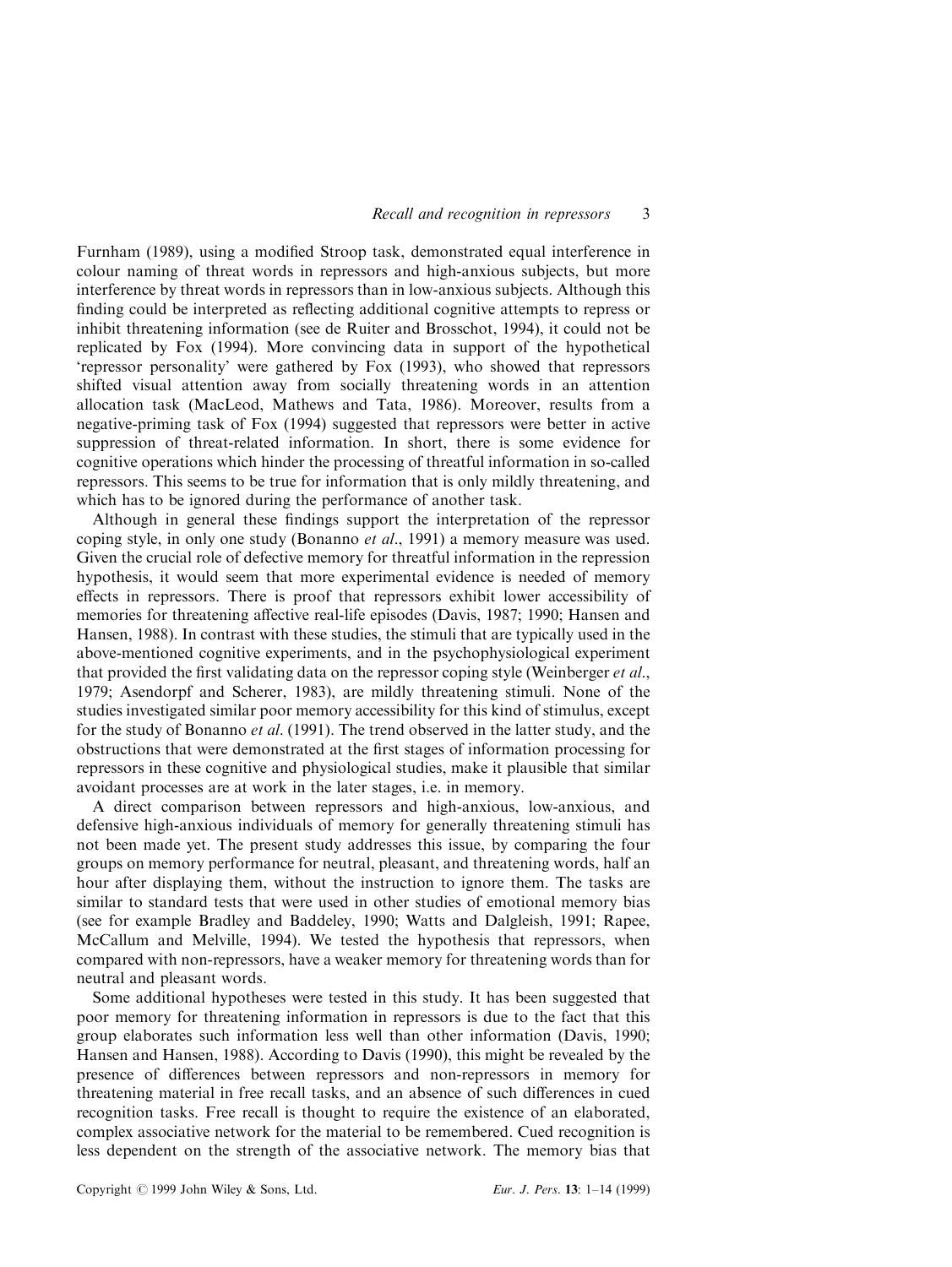Bonanno et al. (1991) found was only a trend, but it concerned recognition and not free recall of threatening information. A free recall test might have yielded larger effects.

In the present experiment both a free recall and a cued recognition task were administered, to explore whether poor memory of threatening information in repressors is due to poorer elaboration.

Another way to study the extent to which repressors might be hindered in their processing of threatening words is to compare the number of falsely remembered threatening words with falsely recalled neutral or pleasant words. The number of falsely recalled words from a category might reflect the accessibility of the cognitive scheme for that category at the time of recall. Such accessibility may be enhanced when the category has specific meaning for the subject. For example, spider phobic subjects were found to produce more of these `semantic intrusions' for spider-related words than normal subjects (Watts and Dalgleish, 1991), and a similar finding was reported for anxious patients (Mogg, 1988, quoted in Watts and Dalgleish, 1991). Watts and Dalgleish speculated that such intrusions are caused by higher accessibility of fear-related information, which is perhaps due to a higher activation of the fear scheme in spider phobics. If, in contrast to the high-anxious individuals, repressors' accessibility of aversive information is reduced—and more reduced than in the lowanxious individuals—it is to be expected that they produce fewer threatening intrusions than in these groups. This would indicate the existence in repressors of what might be called 'categorical repression'.

Finally, in exploratory analyses, the Defence Mechanisms Inventory (DMI) was used as an alternative—paper-and-pencil—test for repression (Gleser and Ihilevich, 1969; Cramer, 1988). There is much less evidence for the validity of this test than for the method of Weinberger et al. to measure repression. However, in contrast with the scales used in the latter method, the DMI is explicitly designed to measure defences. The composite scale of the DMI can be regarded as a measure of repression of threatening effect (Juni, 1982; De Jong, Erdman, Van der Brand, Verhage, Trijsburg and Passchier, 1994). In this study, both tests will be evaluated as to their predictive validity for poorer memory of threatening information. Several authors have pointed to the lack of correlations between scales that are assumed to measure the same defence (Olff, Godaert, Brosschot, Weiss and Ursin, 1990; Cramer, 1988). In the present experiment, we will test the additional hypothesis that repressors (according to the `Weinberger method') score higher on repression according to the DMI.

In summary, we investigated whether repressors, regardless of the method used to define them, recall fewer threatening words than pleasant and neutral words, and, when cued, recognize as many threatening words as non-repressors. We also hoped to find evidence that repressors produce fewer threatening intrusions (falsely recalled threatening words) than the other groups.

# METHOD

## Subjects

The sample of this study consisted of 60 subjects who were recruited via advertisements in local newspapers. In this way, we avoided the use of a typical student sample. They were financially compensated for their participation. We only accepted persons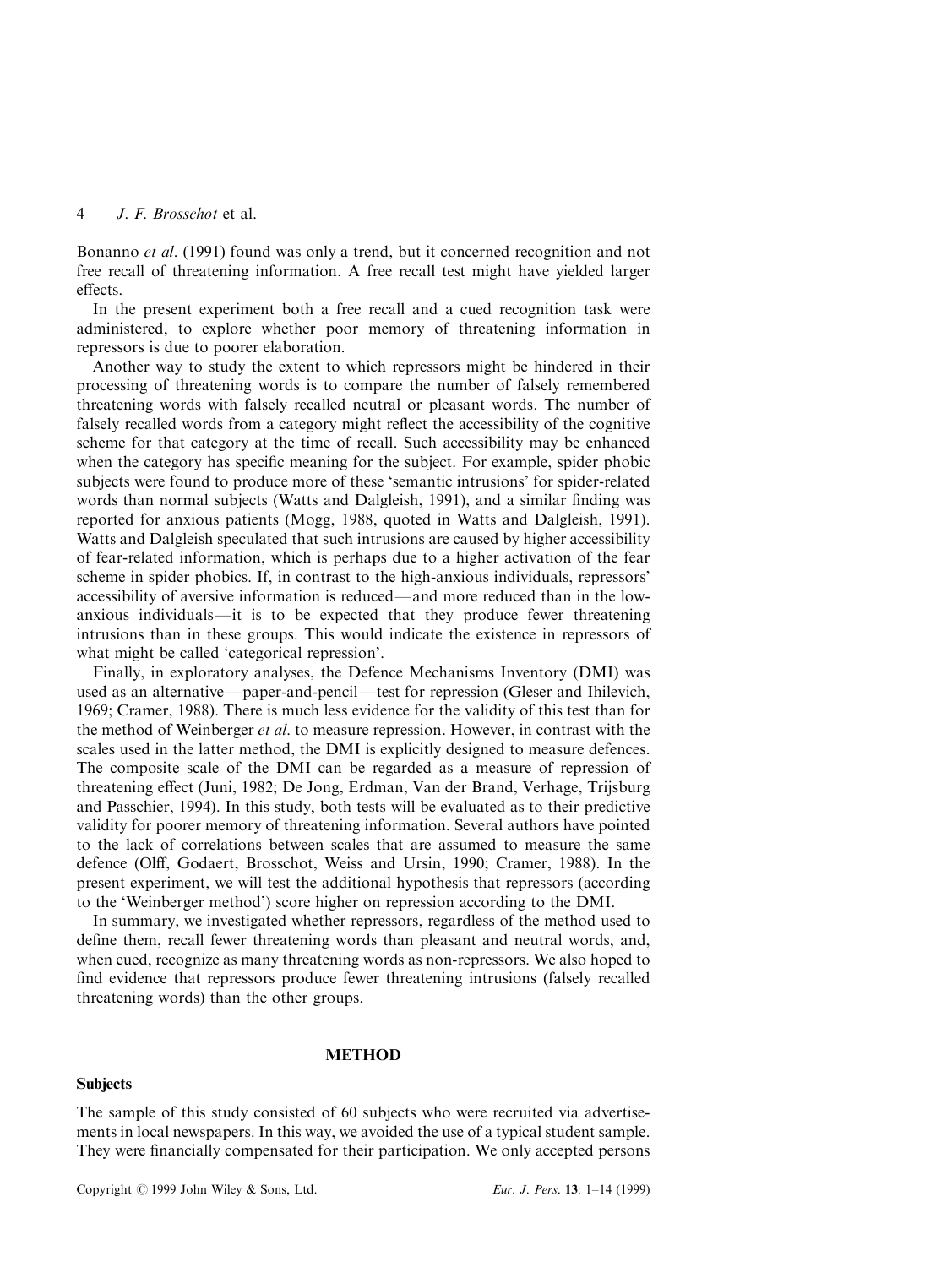who were older than 27 years and who had a minimal education of high-school level. Their ages ranged from 27 to 58 years (mean 37.7 years); 45 subjects were female and 15 were male.

### Dispositional repression

As mentioned, repression was measured by two methods. The first method (Weinberger et al., 1979) divided individuals according to their defensiveness scores on the Marlow±Crowne scale (MC; Crowne and Marlowe, 1960; Hermans, 1967) and their trait anxiety scores on the STAI (van der Ploeg, Defares and Spielberger, 1979). We used a shortened version of the MC (Hermans, 1967). The reliability (Cronbach's alpha) of this version in the present study was 0.68. The psychometric properties of the STAI are well known. Like Weinberger *et al.*, we used the medians of both scales to split the subjects in four groups: 17 Repressors (high MC-low STAI), 14 Defensive High Anxious (high MC-high STAI), 11 Truly Low Anxious (low MC-low STAI), and 18 High Anxious (low MC-High STAI).

The second method was a shortened version of the Defence Mechanism Inventory (DMI; Gleser and Ihilevich, 1969; Passchier and Verhage, 1986). This test consists of five brief stories about conflict areas, which are followed by questions regarding the subject's actual behaviour, fantasy behaviour, thoughts and feelings in the situations described. The subject's responses reflect five major groups of defence mechanisms: (i) turning against a real or presumed external object (TAO); (ii) projection (PRO); (iii) principalization (PRN), which involves invoking a mechanism that 'splits off' affect from content and represses the former (defences such as isolation, intellectualization, and rationalization fall into this category); (iv) turning aggression towards self (TAS); and (v) reversal (REV), including denial and reaction formation. According to Cramer (1988) the DMI has reasonable validity and reliability. We used a version with Likert scales, to avoid the interdependence of the scales in the original ipsative version (Gleser and Ihilevich, 1969). Previous studies showed that the reliability of the scales was not affected by this modification (Brosschot, 1984). In the present sample, Cronbach's alphas ranged from 0.74 to 0.82. For our purpose we used the composite measure (DMI-REP = [PRN + REV]  $-$  [TAO + PRO]) + 100), which is assumed to measure repression of affect (Juni, 1982; De Jong et al., 1994).

#### Materials and presentation

Three groups of 12 target words were used: neutral, pleasant, and threatening words. Three groups of 12 filler words were chosen of the same emotional valence as the target words, for the recognition task (see the appendix). Each word in each category was matched with a word of each other category, with respect to their frequency in daily use (according to Phaf and Wolters, 1989), and with respect to numbers of letters and numbers of syllables in each word.

As an additional validity check, 12 independent judges rated the three word sets on threatfulness and pleasantness. The panel was a random sample of university employees who were in no manner associated with the experiment, and who were also unaware of the purpose of the rating test. The judges were presented a list containing all words in random order, and were asked to indicate for each word, on two 100 mm long visual analogue scales, as how 'threatening' and 'pleasurable' they perceived the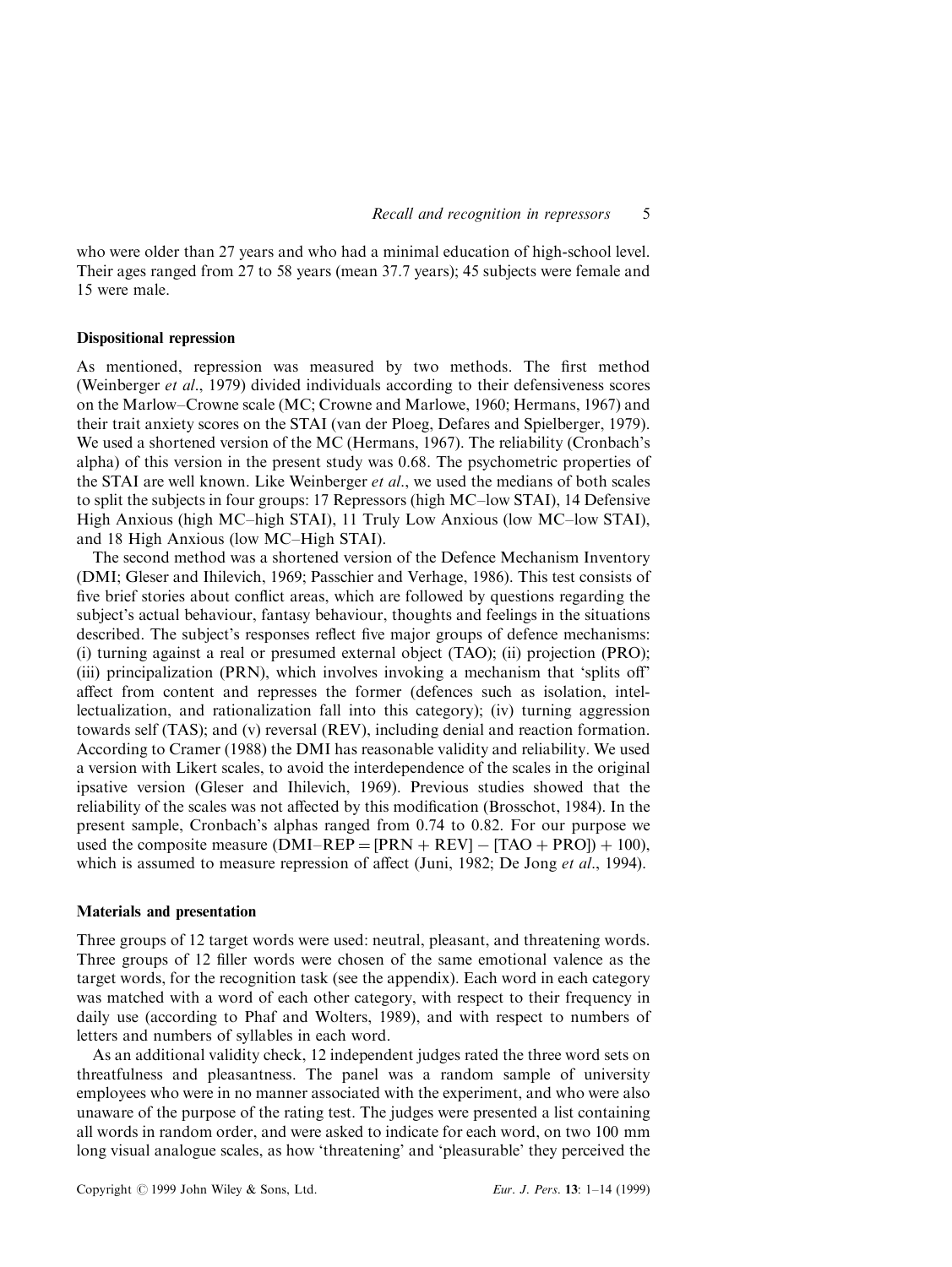word. The two scales were anchored, respectively, by 'extremely threatening' versus `not at all threatening' and `extremely pleasant' versus `extremely unpleasant'.

Following the example of the spider phobia study of Watts and Dalgleish (1991), the words were presented in three blocks, corresponding to the emotional categories. Blocked presentation is often used to isolate emotional effects, because effects of emotional words can easily be carried over to subsequent ones (Broadbent and Gathercole, 1990; Kindt, Bierman and Brosschot, 1996). For each subject, both the order of these blocks and the order of the words within the blocks was randomized. Each word was shown on a computer screen for 1 s, and every 2 s a new word was shown. The instruction was to pay careful attention to each word, but no instruction or suggestion was given to remember the words, nor were the subjects told that memory of the words would be tested later.

## Recall and recognition tests

The memory test was conducted 30 min after the last word had been shown, during which time the subjects completed questionnaires that were not related to the test. The instruction for the free recall test was to write down as many words as they could remember on a blank sheet. They were told that the order was not important, and that it was also not important to remember all of the words. When a subject indicated that he/she could not remember any more words, only one prompt was given. When a subject indicated that he/she was ready, the recognition task was presented. The three groups of words were presented again in a randomized order, but this time mixed with the filler words of the same category. The subject had to push a 'yes' button if he/she recognized the word, or a 'no' button if this was not the case. To allow some *post hoc* analyses, reaction times were registered by the computer.

## Data analyses

To compare numbers of memorized words between the experimental groups an ANOVA for repeated measures was conducted, with one within-subjects factor (Emotional Valence) and one between-subjects factor (Group). This was done separately for the recall and recognition data. To analyse the relation between DMI-REP and memory performance Pearson correlations were calculated.

# RESULTS

### Defensiveness and anxiety scores

Mean scores of the Spielberger trait-anxiety scale and the MC scale are shown in Table 1. The four groups differed in trait anxiety  $(F(3, 56) = 33.3, p < 0.0001)$  and MC defensiveness  $(F(3, 56) = 59.85, p < 0.0001)$ . Student-Newman-Keuls (SNK) tests for multiple comparisons revealed that the High-Anxious and Defensive-High-Anxious subjects had significantly higher trait-anxiety scores than the Repressors and the Truly Low-anxious subjects, and that the Repressors and Defensive–High-Anxious subjects had higher defensiveness scores than the High-Anxious and Truly Low-anxious subjects.

Copyright  $\odot$  1999 John Wiley & Sons, Ltd. Eur. J. Pers. 13: 1–14 (1999)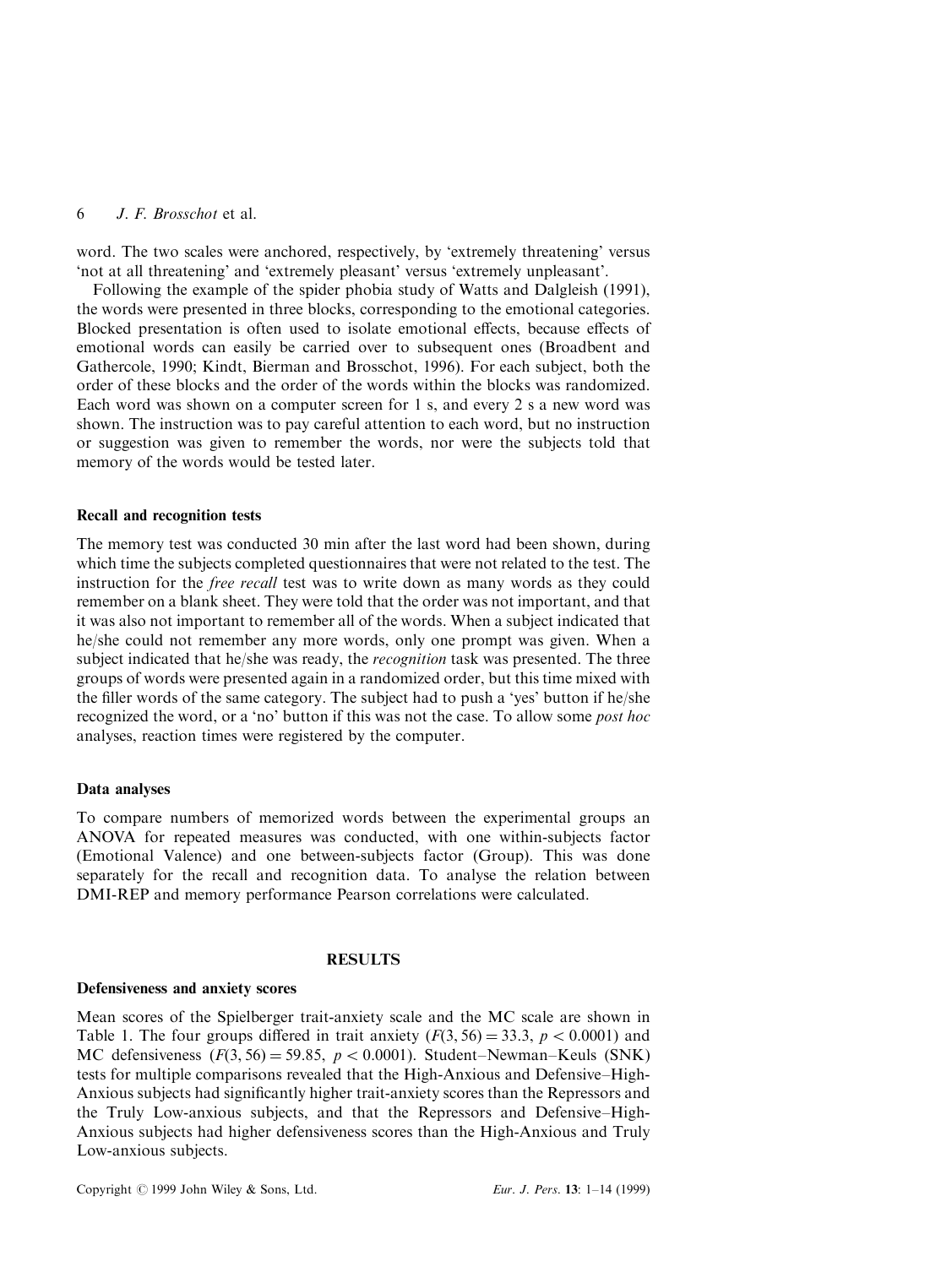|                             | Repressors<br>$(n=17)$  | Defensive High Anx. Truly Low Anx.<br>$(n=14)$ | $(n=11)$               | High Anxious<br>$(n=18)$ |
|-----------------------------|-------------------------|------------------------------------------------|------------------------|--------------------------|
| Trait anxiety               | 35.2(5.4)               | 50.1(6.7)                                      | 35.2(5.5)              | 49.3(5.6)                |
| MC.<br>DMI–REP <sup>a</sup> | 8.2(1.4)<br>105.1(26.7) | 7.3(1.2)<br>68.5(26.8)                         | 2.7(1.4)<br>80.2(24.7) | 3.4(1.4)<br>68.2 (32.4)  |

Table 1. Means of the Trait-anxiety Scale (STAI), Marlowe–Crowne Scale (MC), and DMI– repression (DMI–REP) for the four experimental groups. Standard deviations are in brackets

*Note*:  ${}^{a}$ DMI-REP = ([PRN + REV] - [TAO + PRO]) + 100: PRN, principalization, 'splitting off' affect from content; REV, reversal, including denial and reaction formation; TAO, turning against a real or presumed external object; PRO, projection.

The DMI-repression scores for the four groups are also shown in Table 1. The four groups differed on this scale  $(F(3, 45) = 5.53, p < 0.01)$ , and the SNK procedure revealed that the only significant difference was that the Repressor group had higher DMI-REP scores than each of the three other groups. This indicates concurrent validity of the two methods.

#### Threatfulness and pleasantness of the words

Mean threatfulness of the threatening words (64 mm) was clearly much higher than that of both the pleasant words (12 mm) and the neutral words (15 mm), while pleasantness (19 mm) was clearly lower than those for the other word categories, which were also different  $(79 \text{ and } 56 \text{ mm respectively})$ . These differences were highly significant (all  $p's < 0.001$ ). Moreover, this was also true when every single threatening word was compared with the average ratings for the pleasant and neutral words. These individual differences too were highly significant. Thus, all threat words were considered clearly threatening and substantially less pleasant than pleasant and neutral words, and the pleasant words were also clearly more pleasant than the threatening and neutral words.

### Recall and recognition

For free recall as well as for recognition, no differences were found for the number of correctly remembered words or falsely remembered words. The ANOVAs for the correctly remembered words showed a main effect of Emotional Valence for the recognition test  $(F(2, 49) = 8.12, p < 0.01)$ . For the recall test a similar, but nonsignificant, tendency was found. The *post hoc* Student  $t$ -tests for dependent variables revealed that more threatening words were recognized than neutral words  $(t(53) = -3.61, p < 0.01)$ , or pleasant words  $(t(53) = 2.52, p < 0.05)$ . Similar analysis of the recall data showed that, in this test too, more threatening words were recalled than neutral words  $(T(59) = -2.32, p < 0.05)$ . Table 2 shows the average number of words recalled and recognized in the four groups. No interaction between Group and Emotional Valence was found for the two memory tests.

Pearson correlation coefficients between DMI–REP and memory indices are shown in Table 3. DMI-REP correlated negatively only with the number of recognized pleasant words, and not with the number of recognized threatening words. Since this result was against our expectations, we calculated the correlations between the individual scales that constitute DMI-REP and the memory indices (see Table 4).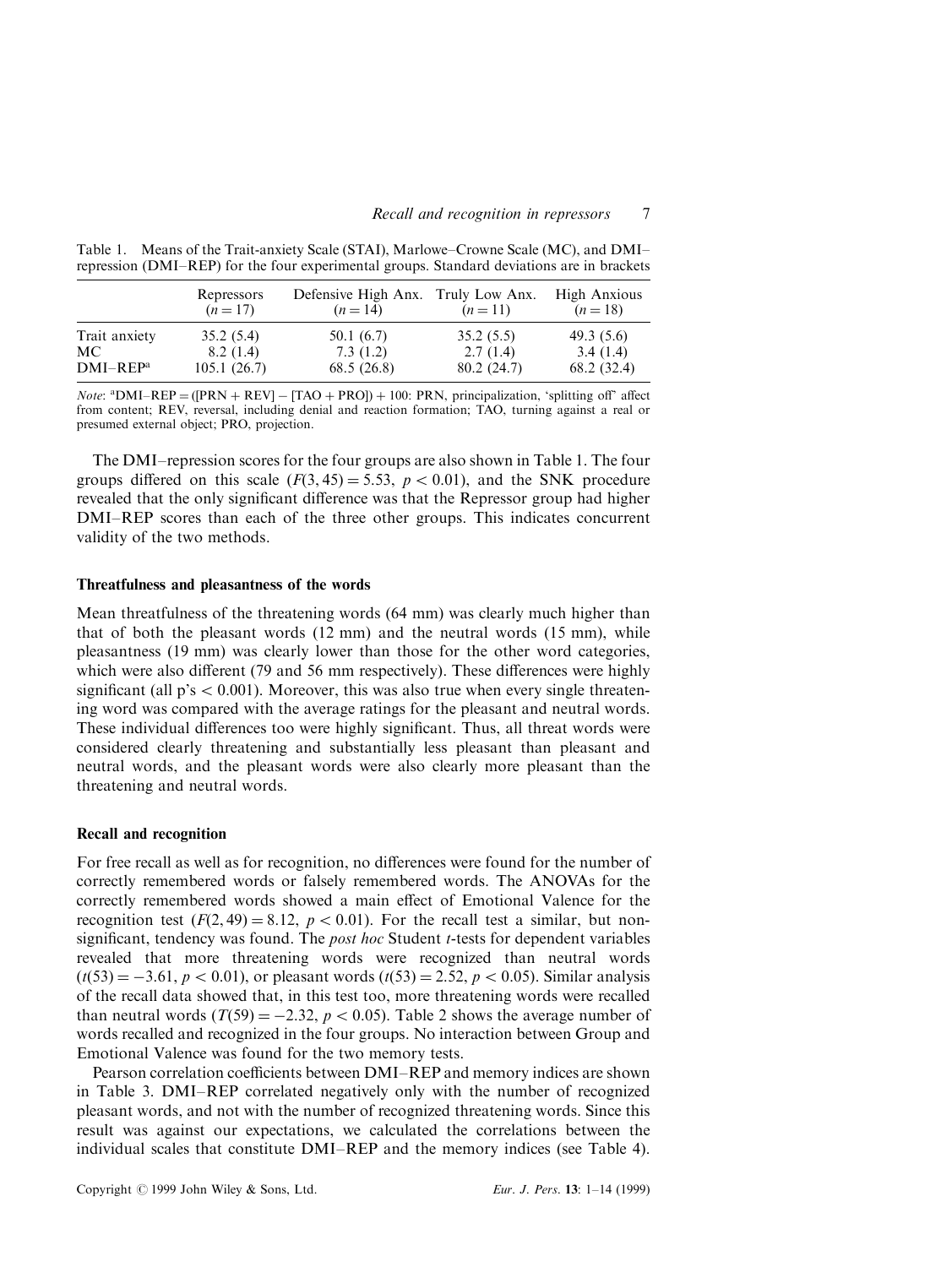| Repressors<br>$(n=17)$ | $(n=14)$                                     | $(n=11)$                                     | High Anxious<br>$(n=18)$                                                           |
|------------------------|----------------------------------------------|----------------------------------------------|------------------------------------------------------------------------------------|
|                        |                                              |                                              |                                                                                    |
|                        |                                              |                                              | 1.8(1.7)                                                                           |
|                        |                                              |                                              | 2.4(1.8)                                                                           |
| 1.5(1.5)               | 2.0(1.6)                                     | 1.8(1.2)                                     | 1.8(1.4)                                                                           |
|                        |                                              |                                              |                                                                                    |
|                        |                                              |                                              | 8.2(2.4)                                                                           |
|                        |                                              |                                              | 9.7(2.0)                                                                           |
| 7.8(2.1)               | 8.6(2.0)                                     | 8.6(2.1)                                     | 9.1(1.5)                                                                           |
|                        | 1.3(1.2)<br>2.1(1.5)<br>8.4(2.9)<br>8.9(1.8) | 2.0(1.5)<br>1.9(1.5)<br>8.0(2.4)<br>9.3(1.2) | Defensive High Anx. Truly Low Anx.<br>1.5(1.0)<br>2.0(1.6)<br>6.6(2.6)<br>8.9(1.9) |

Table 2. Mean numbers of neutral, threatening, and pleasant words recalled and recognized by the four experimental groups. Standard deviations are in brackets

Table 3. Pearson correlations of DMI-REP with numbers of neutral, threatening and pleasant words recalled and recognized

|                      | Recalled |                      |         |      | Recognized                   |          |
|----------------------|----------|----------------------|---------|------|------------------------------|----------|
|                      | Neutral  | Threatening Pleasant |         |      | Neutral Threatening Pleasant |          |
| DMI–REP <sup>a</sup> | $-0.19$  | 0.08                 | $-0.21$ | 0.27 | $-0.08$                      | $-0.31*$ |

*Note:*  $*_{p}$  < 0.05.

 $A<sup>a</sup>DMI–REP = ([PRN + REV] – [TAO + PRO]): PRN, principalization, 'splitting off' affect from content: 1.5.7.7.$ REV, reversal, including denial and reaction formation; TAO, turning against a real or presumed external object; PRO, projection.

Table 4. Pearson correlations of individual DMI scales with numbers of neutral, threatening, and pleasant words recalled and recognized

|                                                                   | Recalled                           |                                       |                                 | Recognized                         |                                 |                                          |
|-------------------------------------------------------------------|------------------------------------|---------------------------------------|---------------------------------|------------------------------------|---------------------------------|------------------------------------------|
|                                                                   | Neutral                            | Threatening                           | Pleasant                        | Neutral                            | Threatening                     | Pleasant                                 |
| <b>DMIPRNa</b><br><b>DMIREV</b><br><b>DMITAO</b><br><b>DMIPRO</b> | $-0.01$<br>$-0.18$<br>0.15<br>0.12 | $-0.00$<br>0.01<br>$-0.05$<br>$-0.18$ | 0.06<br>$-0.15$<br>0.26<br>0.16 | 0.12<br>0.22<br>$-0.21$<br>$-0.12$ | 0.16<br>$-0.06$<br>0.13<br>0.19 | $-0.05$<br>$-0.15$<br>$0.31*$<br>$0.28*$ |

*Note:*  ${}^*p$  < 0.05. <br><sup>a</sup>PRN, principalization, 'splitting off' affect from content; REV, reversal, including denial and reaction formation; TAO, turning against a real or presumed external object; PRO, projection.

The scales DMITAO and DMIPRO correlated significantly and positively with the number of pleasant recognized words. Clearly, these correlations cause the negative correlation of DMI-REP with recognized pleasant words.

Post hoc analyses showed that there was no relation between the average reaction times in the recognition task for the different words and the two repression measures.

## Semantic intrusions and false alarms

ANOVAs for the falsely recalled words (`semantic intrusions') and falsely recognized words ('false alarms') showed no interaction between Group and Emotional Valence.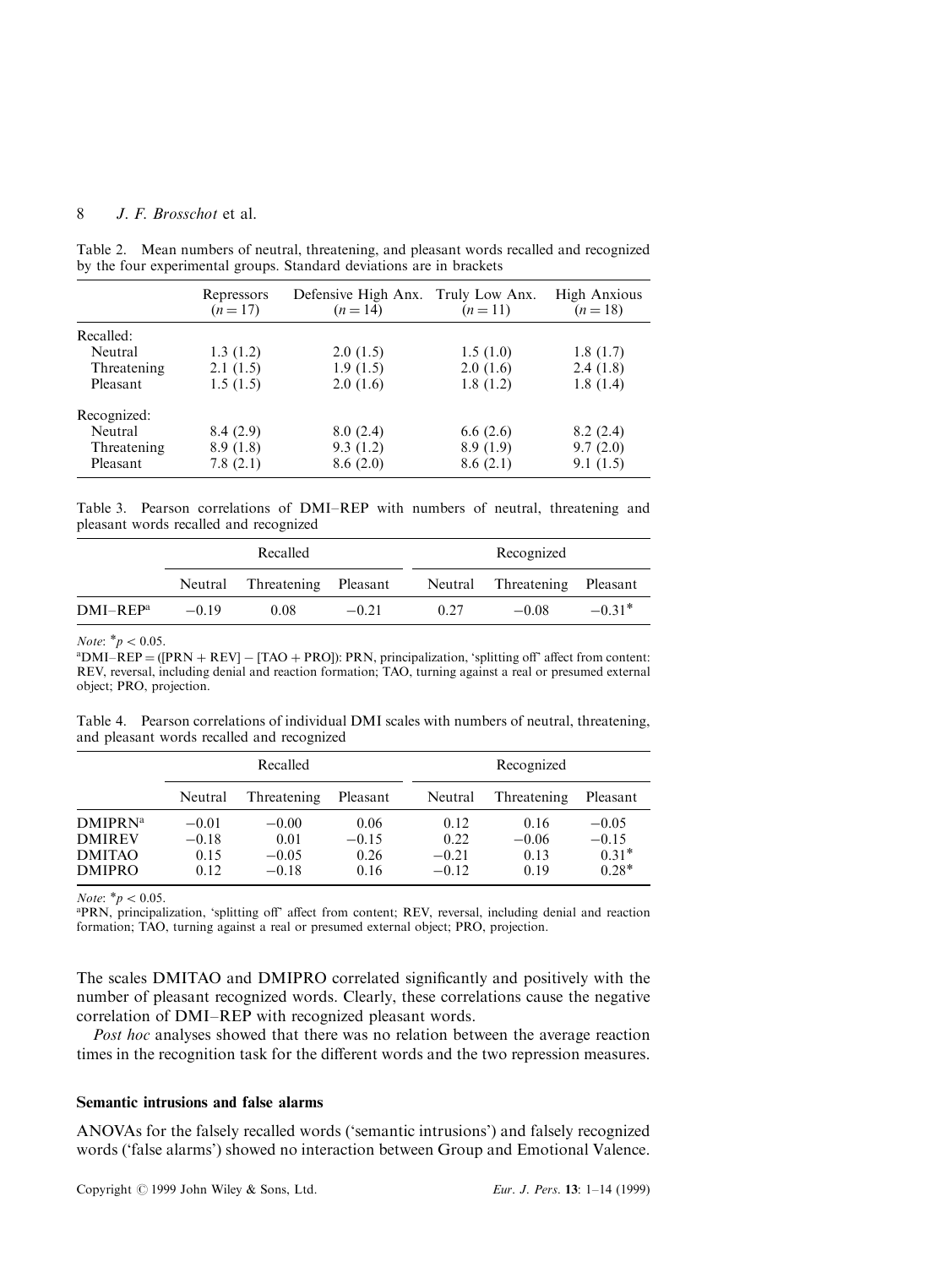This result remained the same when we performed a more stringent test of the recall data by excluding the words that were very similar to the original words but were only syntactically false. For the recognition test, there were main effects of Group and of Emotional Valence. Post hoc SNK comparisons demonstrated that the truly lowanxious group produced significantly fewer 'false alarms' in the recognition test than the other groups. More pleasant than neutral semantic intrusions were found (1.6 versus 1.0;  $T = -2.40$ ,  $p < 0.05$ ). Further, we discovered that there were more pleasant than neutral false alarms (3.5 versus 1.3;  $T = -8.31$ ,  $p < 0.001$ ) and threatening false alarms (3.5 versus 1.7;  $T = -6.31$ ,  $p < 0.001$ ), and more threatening than neutral false alarms (1.6 versus 1.0;  $T = -3.12$ ,  $p < 0.01$ ) (the figures for neutral and threatening intrusions are not always the same because of small differences in sample sizes).

No significant correlations were found between DMI–REP and numbers of falsely recalled and recognized words.

#### DISCUSSION

In the present study, it was shown that all subjects recognized threatening information better than neutral or pleasant information. This is in line with the evidence in the literature for the predominance of threatening information in memory (see Christianson, 1992). However, no proof was yielded for poorer recall and recognition of threatening words in repressors, in spite of some good reasons to expect it. An obvious first question when not finding significant results is whether the power of the study was adequate. We performed a power analysis, using the means and standard deviations of the current study. The number of 17 subjects, used for the crucial comparison of threatening versus neutral words within the repressor group, is sufficient to decide on the presence of an effect size that Cohen (1977) calls moderate to large, with a power of 0.80 and alpha  $= 0.05$ . When we tested between repressors and non-repressors (with or without the high defensive—high anxious), the combined sample size is sufficient for even smaller effects sizes. For the correlational analyses,  $N$ was 60, which is also adequate to exclude the unnoticed presence of moderate to large effects. Tests of smaller effects would have required us to use unrealistic numbers of more than 600 subjects for the correlations, more than 300 repressors for the recognition task and more than 150 repressors for the recall task. Moreover, our sample sizes, length of word lists, and the standard deviations of recall and recognition were very comparable with those of Watts and Dalgleish (1991), who found significant effects using spider words and baby words with spider phobics and normal subjects. Doubt may also rise about the comparability of the defensiveness and anxiety scores of our sample. However, these scores are very like those in, for example, the studies of Fox (1993; 1994; corrected, of course, for the fact that we used a shortened version of the MC. Hence, the lack of expected findings cannot be attributed to a lack of power or a lack of correct identification of repressors.

The main reason for the expectation of poorer recall and recognition of threatening words in repressors was that impairment of memory for threatening material is a crucial element in the definition of repression. It has been reported that there is proof of memory biases in repressors. These existed for threatening childhood episodes (Davis, 1987; 1990), which are of a clearly stronger threatening nature than the stimuli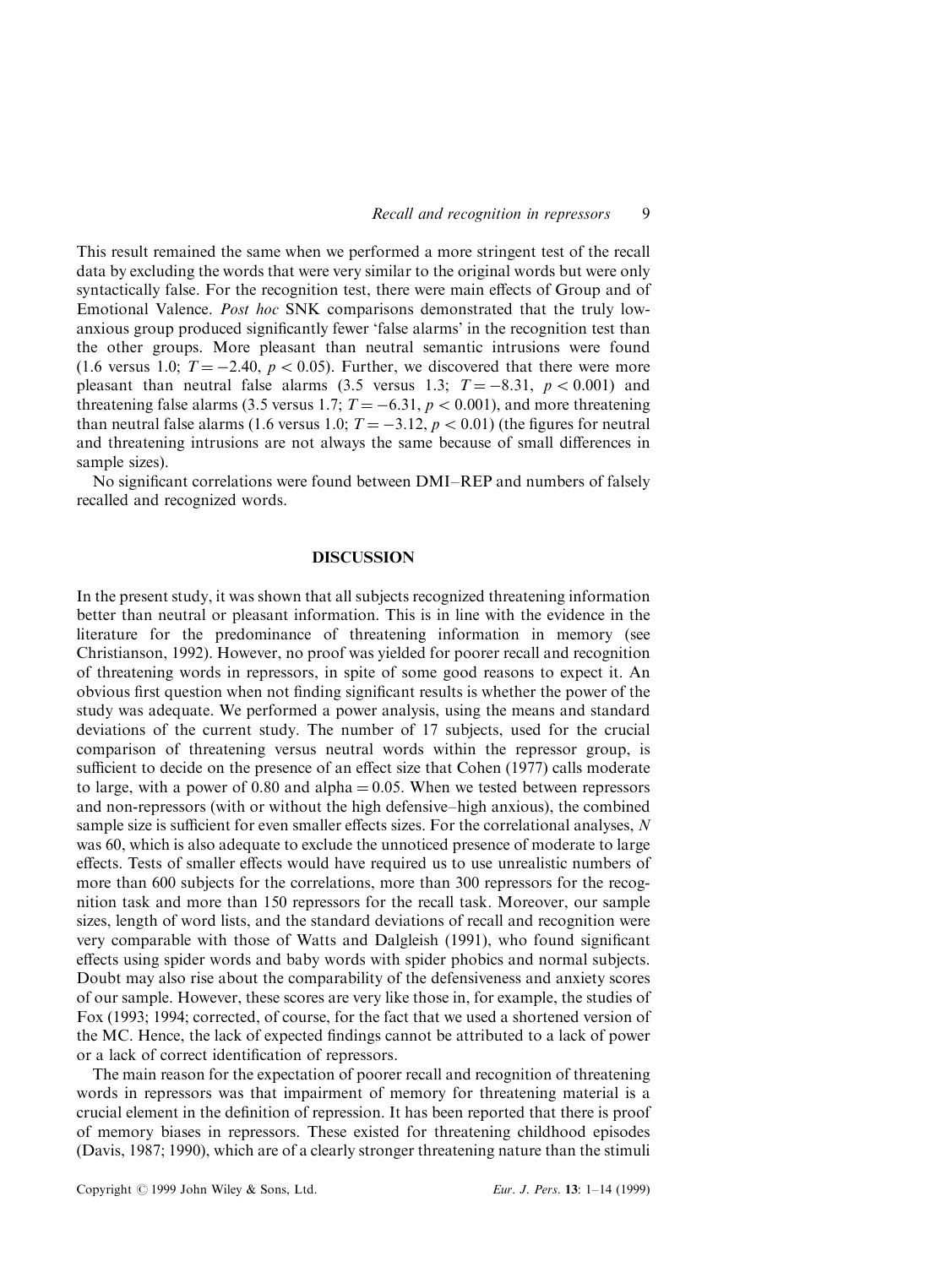presently used. So an obvious cause of the absence of effects may be that the stimuli used were not strong enough, and were also not pertinent to the individual's actual experience. However, from a large body of experimental research in cognition and emotion it is clear that stimuli as elementary as words are subject to emotion-based selective processing (Macleod and Mathews, 1991). More importantly, similar stimuli were used in previous research in which avoidant processing biases were found in repressors (Bonanno et al., 1991; Fox, 1993; 1994). Preliminary evidence for decreased memory for threatening words of the current type in repressors was found by Bonnano *et al.* (1991). However, this was a secondary finding, because their study was primarily a dichotic listening study and the words were only presented in the tobe-ignored auditory channel. Nevertheless, repressors recognized 46 per cent (which was at chance level) of the generally threatening—and not the neutral—words, as opposed to 71 and 61 per cent of the high and low-anxious individuals respectively. The difference was only a trend, but, at least in our view, enough to prompt a more direct study of memory in repressors such as our present one. In the first of the two studies of Fox (1993) an attentional shift away from (socially) threatening words was detected for repressors (Fox, 1993). In the other study (Fox, 1994) a higher inhibition of (socially and physically) threatening words was demonstrated for repressors in a negative-priming task. These studies suggested that there might be a similar bias in the retrieval of such words in repressors. Since we did not find evidence for this bias, another possible conclusion is that, for this type of elementary and relatively low harmful stimulus, repressors show only avoidant biases in the earlier stages of processing, and suffer no influence on memory for these stimuli.

However, some important differences between our study and the studies of Bonanno et al. (1991) and Fox (1993; 1994) may explain the absence of a bias in our study. In the visual probe paradigm (Fox, 1993) the subjects had the opportunity of looking away from the threatening stimulus, and repressors indeed appeared to do this. In the other studies of Fox (1994), a negative-priming paradigm was used in which the threatening stimulus even had to be ignored, so avoidant processing was in fact part of the instruction to the subjects. It had only to be shown that the effect was stronger in repressors, which it indeed appeared to be. In the study of Bonanno et al. (1991), the threatening material was to be ignored. In contrast, in our study the subjects were required to watch the crucial stimuli closely, instead of having the possibility—let alone the instruction—of ignoring them. Moreover, we tried to prevent the subjects from anticipating a memory task. Therefore, the expected poorer memory in repressors might still be revealed in a task that measures memory effects of words that have to be ignored. On the other hand, there were memory biases for personally relevant threatening life episodes for which obviously no instructions to ignore were present (see Davis, 1987). Therefore, the role of initial ignoring is perhaps less important than the role of impact and personal relevance of the stimuli.

If the absence of the instruction to ignore is insufficient to explain the lack of negative memory bias in the repressors in our study, what other explanation can be given? More precisely, why should information of a mildly threatening type be processed in an avoidant way in the early stages (Fox, 1993; 1994), and why should this not occur in the later stages of information processing? This question may be answered by considering the explanation that is usually offered for early-stage biases in `double tasks' with threatening distractors. MacLeod and Matthews (1991) found that anxious individuals only showed a bias for threatening information when they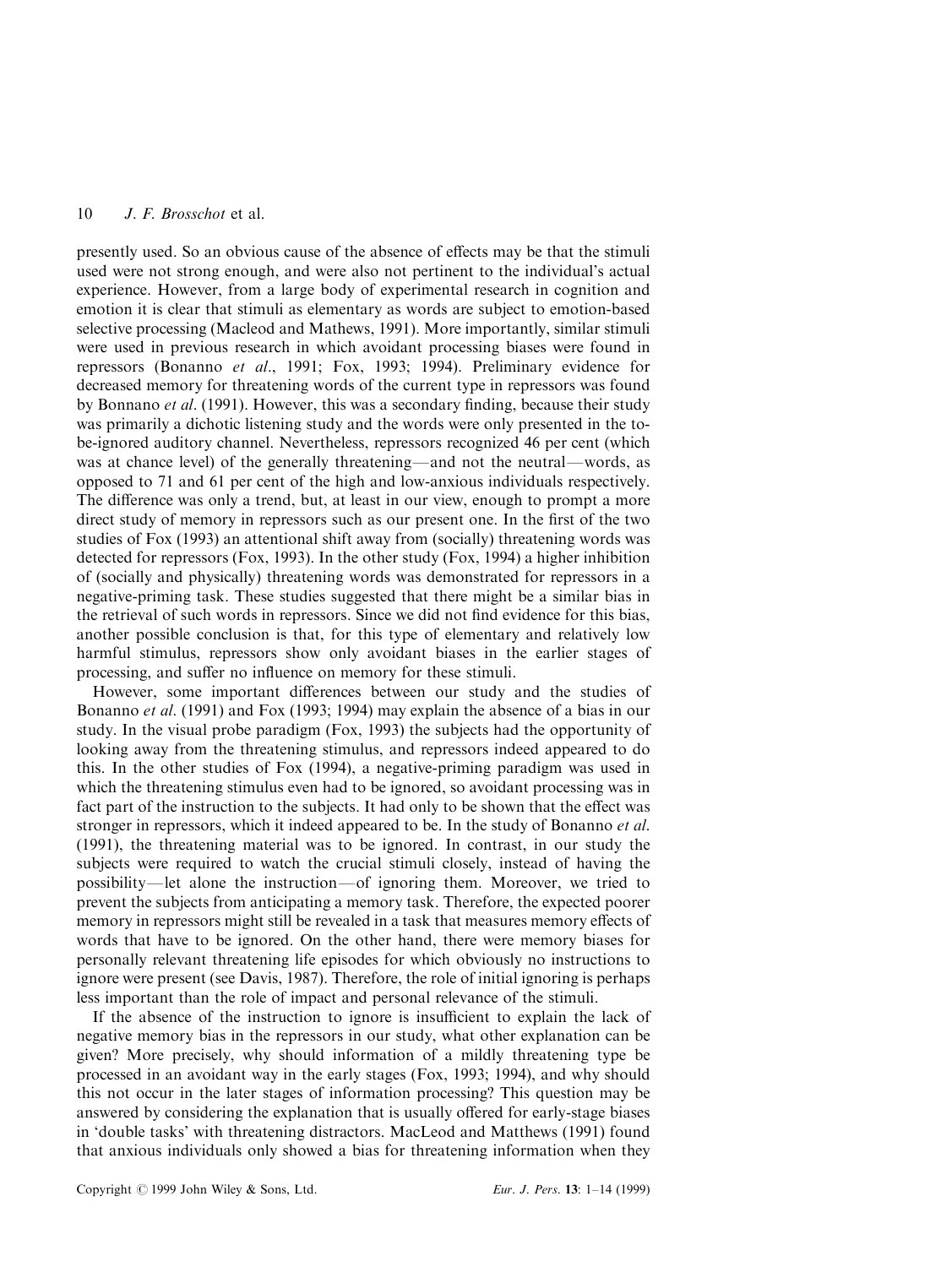had to respond to a target stimulus while they had to ignore threatening information at the same moment. They concluded that anxiety might perhaps be related to changes in the control of processing threatening information, instead of changes in the efficiency with which such information is processed. It may be suggested, on the basis of the results of Fox (1993; 1994), that repressors differ from non-repressors (including high and low anxious) in control, and not in efficiency of processing incoming threatening information. That is, they might initially tend to inhibit the processing of all threatening information, irrespective of its personal relevance. When this information does not appeal to individual concerns, further processing of the threatening information would not be expected to be deviant from that of nonrepressors. On the other hand, when the aversive information is personally relevant, repressors might appear to elaborate this information less extensively than nonrepressors.

There was also no evidence of poorer threatening intrusions in repressors. Thus there is no support for the hypothesis of a categorical or semantic type of repression—as opposed to a stimulus-specific type. If the number of semantic intrusions is a reliable measure of the accessibility of the corresponding semantic category, then it may be concluded that the cognitive schemes for general threatening information in repressors are not less accessible than in other individuals.

Surprisingly, one of the few significant interactions of valence and repression seem to be in a direction that is the opposite of that predicted by our hypothesis. Repression according to the DMI was related to poorer recognition of pleasant words, instead of threatening words. The *post hoc* analyses showed that this effect was due to the two scales that compose the DMI–REP scale that reflect 'outward-directed aggression– frustration': turning against object (TAO) and projection (PRO) (Juni, 1982). A possible interpretation of this finding is that the retention of pleasant information represents a strategy that is part of a defence mechanism which externalizes threatening feelings. Another possibility is that after initially preferred processing of all emotional information, only the pleasant information is retained, because the threatening emotions are relieved by strategies such as `acting out' of `projection'. Since this is a conclusion based on isolated results, further speculation seems inappropriate at present.

In summary, the evidence presently available indicates that, while certain avoidant processing biases seem to be present for simple threatening stimuli, repressed memory only shows up in lack of recall of relatively intense emotional events.

# ACKNOWLEDGEMENTS

Preparation of this manuscript was supported by postdoctoral fellowships to Jos F. Brosschot and Corine de Ruiter from the Royal Netherlands Academy of Arts and Sciences. We are grateful to Oliver Gebhardt for his grammatical advice.

### APPENDIX

English translations of the Dutch words used in the memory task: target words that were initially presented (left-hand column) and the filler words that were used in the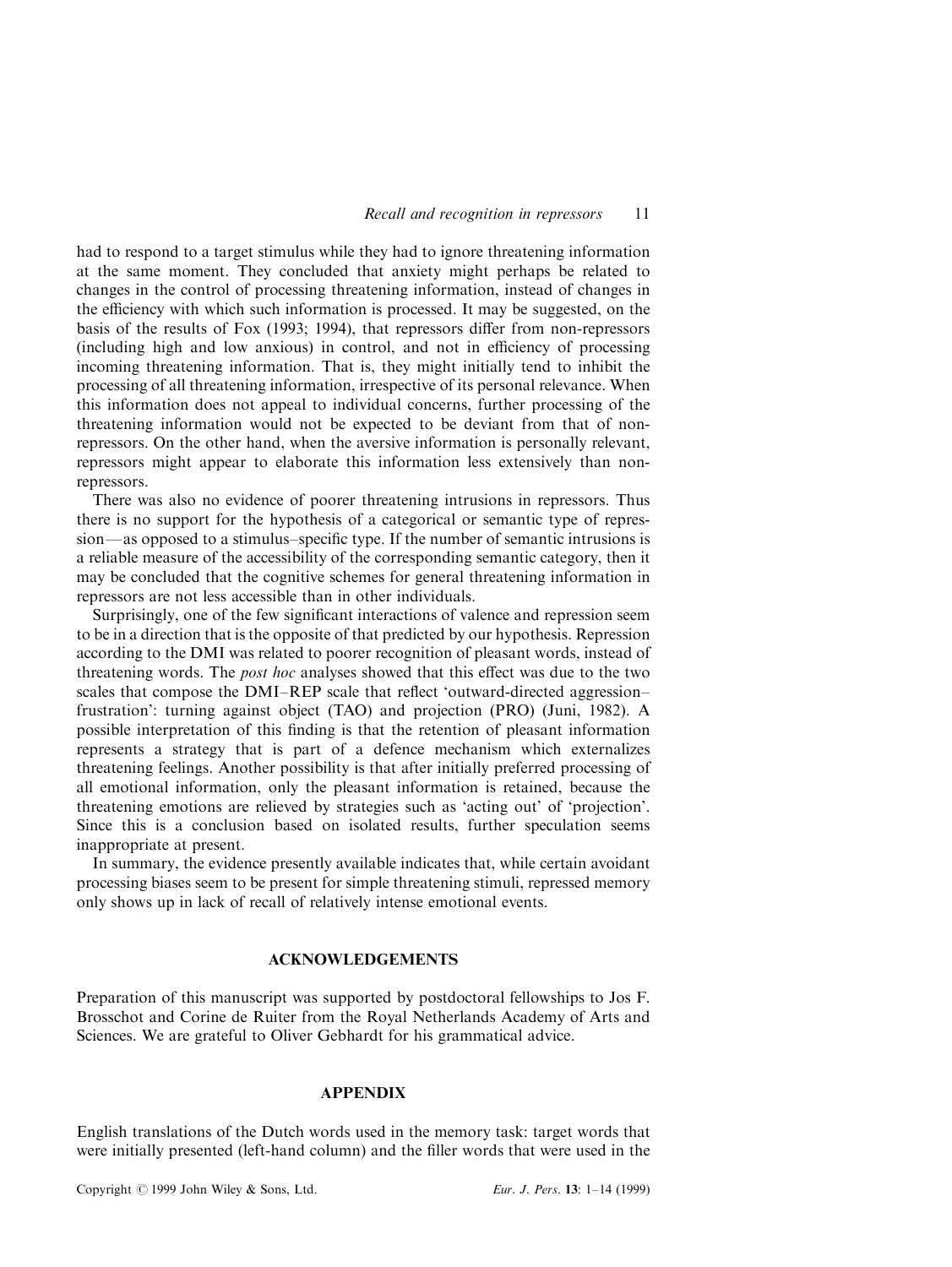recognition task (right-hand column). Some other words needed more than one word to be described in English. When the English equivalent was ambiguous as to the categorical valence, another one was chosen with approximately the same meaning.

Neutral words:

transparent symmetrical

carpet handkerchief game of goose program pavement concrete

institute number-plate

| <i>Pleasant words:</i> |                   | <i>Neutral</i> words: |          |
|------------------------|-------------------|-----------------------|----------|
| targets                | fillers           | targets               | fillers  |
| enthusiast             | burst of laughter | transparent           | symmetr  |
| joyful                 | pleasant          | town hall             | hair     |
| gladness               | delicious         | carpet                | handkerd |
| jolliness              | giggle            | game of goose         | program  |
| gift                   | magnificent       | pavement              | concrete |
| succeeded              | cocktail          | teacher               | double   |
| exuberant              | wittiness         | institute             | number-  |
| relief                 | benign            | prepare               | thimble  |
| entertainment          | elated            | marmalade             | call-box |
| congratulations        | comical           | department            | transpor |
| comrade                | delight           | dialect               | envelope |
| feast                  | beautiful         | customer              | stone    |
|                        |                   |                       |          |

Threatening words targets fillers attack of anxiety nuclear war haemorrhage pistol mortal fear robbery with killing horrible revolver cut with a knife poisonous snake horror bullet cannibal frightful chopped off torture satanism force of arms shatter strike down macabre monstrous revenge serious accident

### **REFERENCES**

- Asendorpf, J. B. and Scherer, K. R. (1983). 'The discrepant repressor: differentiation between low anxiety and high anxiety, and repression by autonomic-facial-verbal patterns of behavior', Journal of Personality and Social Psychology, 45: 1334-1346.
- Bonanno, G. A., Davis, P. J., Singer, J. L. and Schwartz, G. E. (1991). `The repressor coping style and avoidant information processing: a dichotic listening study', Journal of Research in Personality,  $25: 386-401$ .
- Bond, M., Gardner, S. T., Christian, J. and Sigal, J. J. (1983). `Empirical study of self-rated defense styles', Archives of General Psychiatry, 40: 333-338.
- Bradley, B. P. and Baddely, A. D. (1990). 'Emotional factors in forgetting', *Psychological* Medicine, 20: 351-355.
- Broadbent, D. E. and Gathercole, S. E. (1990) 'The processing of non-target words: semantic or not?' Quarterly Journal of Experimental Psychology,  $42(1-A)$ ,  $3-37$ .

Copyright © 1999 John Wiley & Sons, Ltd. Eur. J. Pers. 13: 1-14 (1999)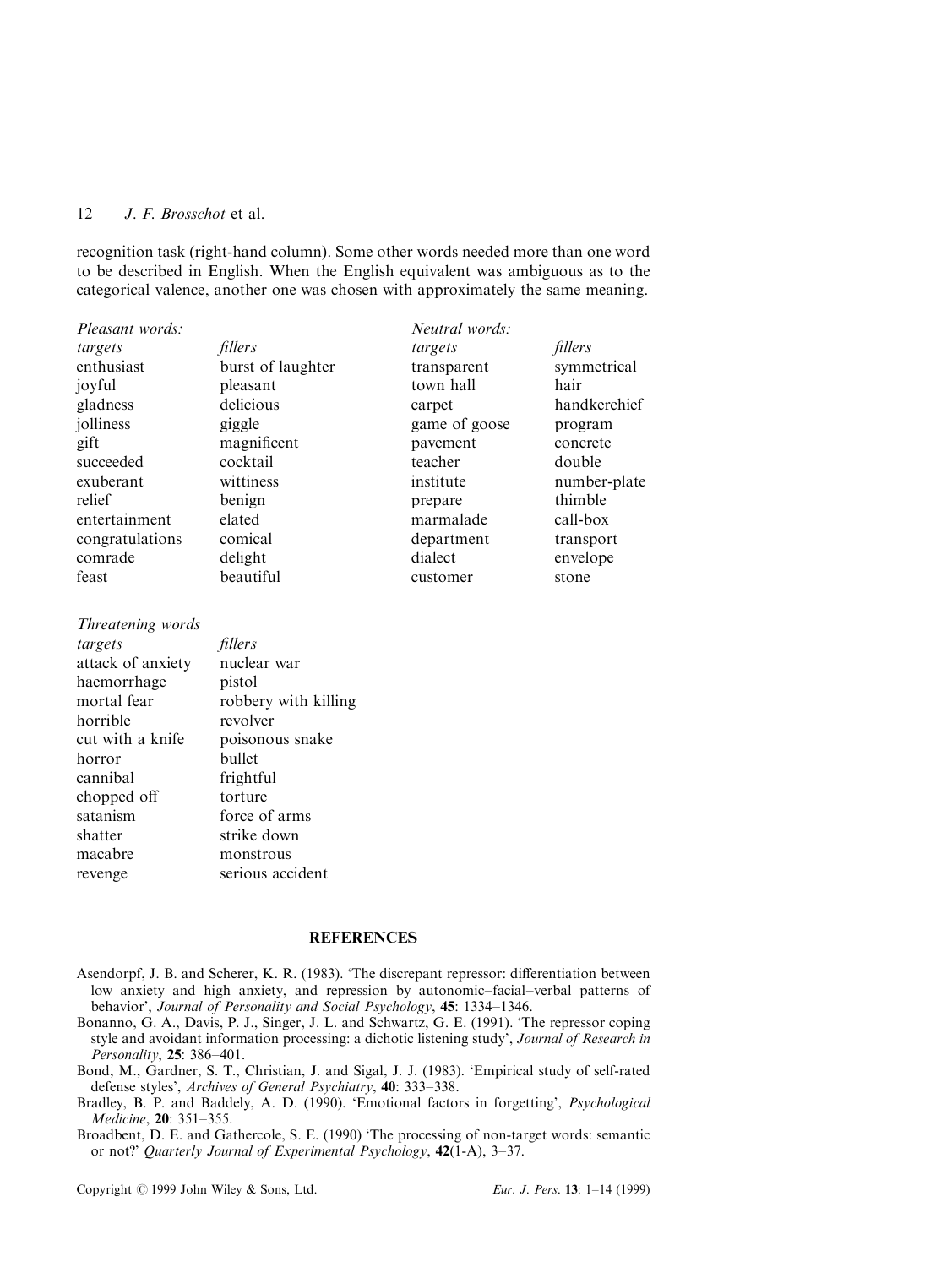- Brosschot, J. F. (1984). `Ontkenning van stress en hoge bloeddruk' [`Denial of stress and high blood pressure'], unpublished manuscript, University of Utrecht.
- Byrne, D., Barry, J. and Nelson, D. (1963). `The revised repression sensitization scale and its relationship to measures of self-description', Psychological Reports, 13: 323-334.
- Christianson, S. Å. (1992). 'Remembering emotional events: potential mechanisms'. In: Christianson, S.Å. (Ed), The Handbook of Emotion and Memory: Research and Theory, Erlbaum, Hillsdale, NJ, pp. 307-340.
- Cohen, J. (1977). Statistical Power Analysis for the Behavioral Sciences, Academic, New York. Cramer, Ph. (1988). `The Defense Mechanism Inventory: a review of research and discussion of the scales', Journal of Personality Assessment, 52: 142-164.
- Crowne, D. P. and Marlow, D. (1964). `A new scale of social desirability independent of psychopathology', Journal of Consulting and Clinical Psychology,  $24: 349-354$ .
- Davis, P. J. (1987). 'Repression and the inaccessibility of affective memories', *Journal of* Personality and Social Psychology, 53: 586-593.
- Davis, P. J. (1990). 'Repression and the inaccessibility of affective memories'. In: Singer, J.L. (Ed), Repression and Dissociation, University of Chicago Press, Chicago, pp. 387-403.
- Davis, P. J. and Schwartz, G. E. (1987). 'Repression and the inaccessibility of affective memories', Journal of Personality and Social Psychology, 52: 155–63.
- Dawkins, K. and Furnham, A. (1989). 'The colour naming of emotional words', *British* Journal of Psychology, 80: 383-389.
- De Jong, M., Erdman, R. A. M., Van den Brand, M. J. B. M., Verhage, F., Trijsburg, R. W. and Passchier, J. (1994). `Home measures of anxiety, avoidant coping and defence as predictors of anxiety, heart rate and skin conductance level just before invasive cardiovascular procedures', Journal of Psychosomatic Research, 38: 315–322.
- de Ruiter, C. and Brosschot, J. F. (1994). 'The emotional Stroop Interference Effect in anxiety: encoding bias or cognitive avoidance?', Behavioral Research and Therapy, 32: 315-319.
- Esterling, B. A., Antoni, M. H., Kumar, M. and Schneiderman, N. (1990). `Emotional repression, stress disclosure responses and Epstein-Barr viral capsid antigen titers', *Psycho*somatic Medicine,  $52: 397-410$ .
- Fox, E. (1993). `Allocation of visual attention and anxiety', Cognition and Emotion, 7:  $207 - 215$ .
- Fox, E. (1994). `Attentional bias in anxiety; a defective inhibition hypothesis', Cognition and Emotion, 8: 165-195.
- Freud, S. (1915/1957). 'Repression'. In: Stanchley, J. (Ed), The Standard Edition of the Complete Psychological Works of Sigmund Freud, Vol. 14, Hogarth, London, pp. 201-247.
- Gleser, G. C. and Ihilevich, D. (1969). `An objective instrument for measuring defense mechanisms', Journal of Consulting and Clinical Psychology, 33: 51-60.
- Hansen, R. D. and Hansen, Ch. H. (1988). 'Repression of emotionally tagged memories: the architecture of less complex emotions', Journal of Personality and Social Psychology, 55: 811±818.
- Hermans, H. J. M. (1967). Motivatie en Prestatie [Motivation and Achievement], Swets and Zeitlinger, Amsterdam.
- Holmes, D. S. (1990). `The evidence for repression: an examination of sixty years of research'. In: Singer, J.L. (Ed), Repression and Dissociation, University of Chicago Press, Chicago, pp. 85-102.
- Jamner, L. D., Schwartz, G. E. and Leigh, H. (1988). `The relationship between repressive and defensive coping styles and monocyte, eosinophile, and serum glucose levels: support for the opiod peptide hypothesis of repression', *Psychomatic Medicine*, **50**: 567–575.
- Juni, S. (1982). 'The composite measure of the Defense Mechanism Inventory', Journal of Research in Personality,  $16: 193-200$ .
- Kindt, M., Bierman, D. and Brosschot, J. F. (1996). `Stroop versus Stroop: a comparison of the single-trial and the card format of the modified Stroop task', *Personality and Individual* Differences, 21: 653-661.
- Lane, R. D. and Schwartz, G. E. (1987). 'Induction of lateralized sympathetic input to the heart by the CNS during emotional arousal: a possible neurophysiologic trigger of sudden cardiac death', Psychosomatic Medicine, 49: 274-284.